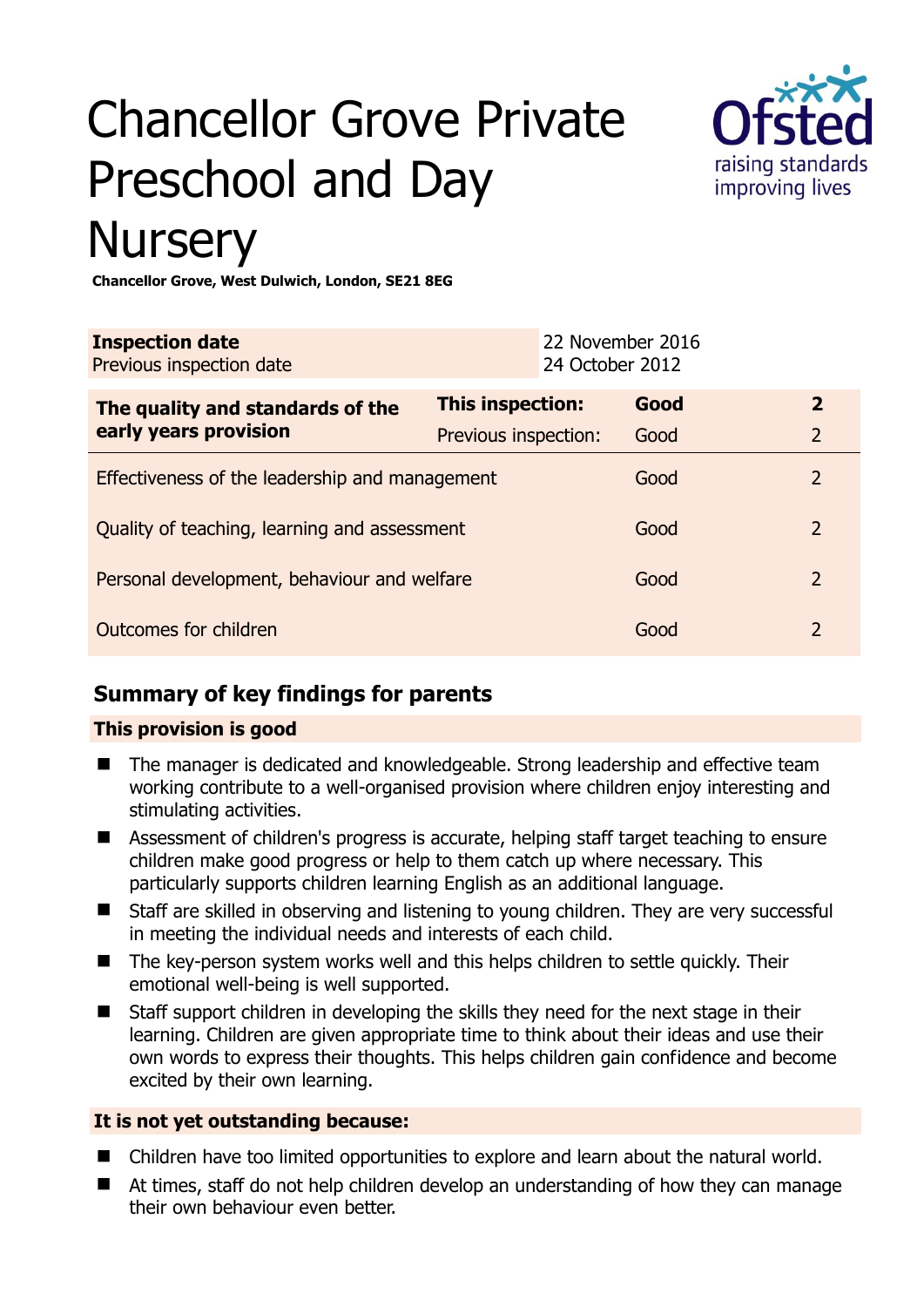# **What the setting needs to do to improve further**

### **To further improve the quality of the early years provision the provider should:**

- develop further opportunities for children to experience and explore the natural world
- strengthen staff's understanding of how they can help children learn to manage their behaviour even more effectively.

#### **Inspection activities**

- $\blacksquare$  The inspector observed a variety of activities including outdoor play.
- The inspector undertook a joint observation with the manager.
- $\blacksquare$  The inspector held a meeting with the manager.
- The inspector looked at a selection of policies, children's records, documents relating to the suitability of staff and the nursery's self-evaluation document.
- $\blacksquare$  The inspector talked to staff and parents to gather their views.

#### **Inspector**

Ceri Callf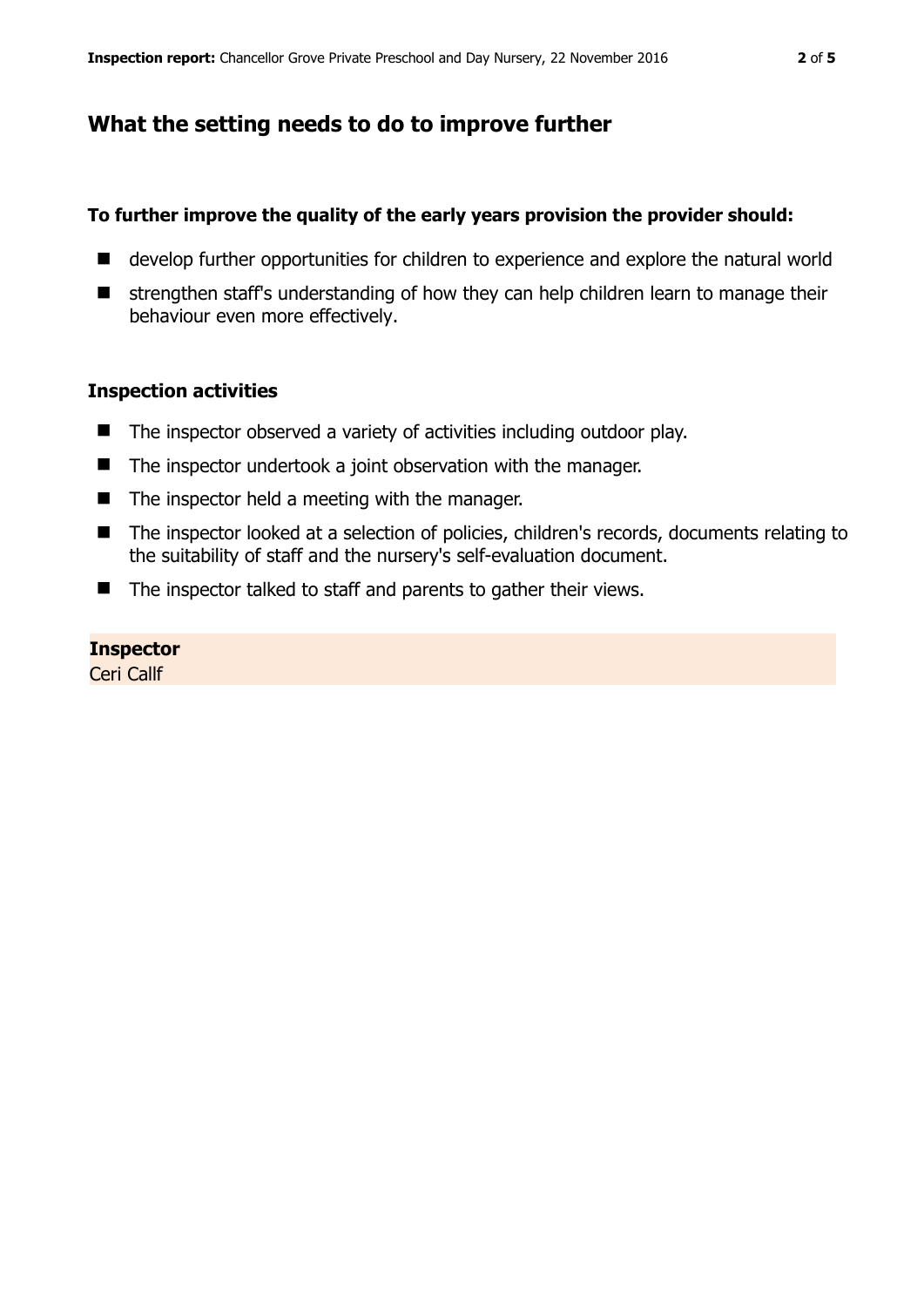# **Inspection findings**

## **Effectiveness of the leadership and management is good**

Safeguarding is effective. All staff are confident in their understanding of the signs and symptoms which may give them cause for concern about a child's welfare and know the procedures to follow. Staff have completed relevant training about how to identify any children who may be at risk of being exposed to extreme ideas or behaviours. The manager is supportive of staff's professional development, for instance, by providing regular training. Staff make good use of their training to continue to extend their skills and knowledge. For example, training in effective planning helps them to maintain good outcomes for children. Staff are vigilant in supervising children as they play, helping them to keep safe and in developing their self-confidence.

## **Quality of teaching, learning and assessment is good**

Children are engaged and happy in their learning and are keen to share their discoveries with others. For example, they talk excitedly about a pretend volcano they have made and describe how fire comes out of the top. Children benefit from exciting and novel learning opportunities tailored to their particular interests. Staff made a big red pretend bus for children fascinated by trains and transport. Their physical development is well supported. They climb, crawl and slide using interesting and stimulating equipment. Staff work closely with parents regularly sharing information about their children's care, learning and development. Parents praise the nursery, saying their children are happy and make good progress.

## **Personal development, behaviour and welfare are good**

Children form good relationships with staff who are warm and caring. They are very good role models for the children in their care. Children are supported in learning about each other and their differences and similarities. For example, staff make photographic books of children's families which children enjoy looking at and sharing with each other. Overall, children behave well. They enjoy simple tasks which prepare them for their next stages of learning including school. For example, they form a 'tidy train' and work together to put resources away when they have finished using them. Children learn about leading a healthy lifestyle, for instance they wash their hands before lunch. They eat nutritious and interesting meals which support their physical well-being.

## **Outcomes for children are good**

Children are confident and sociable. They make good progress from their starting points. Children enjoy problem solving and experimenting with different coloured water when they learn about simple science-based ideas. They are excited by their own imagination when they dress up as astronauts and find the moon using a 'telescope' they have built themselves. This stimulates their interest in learning.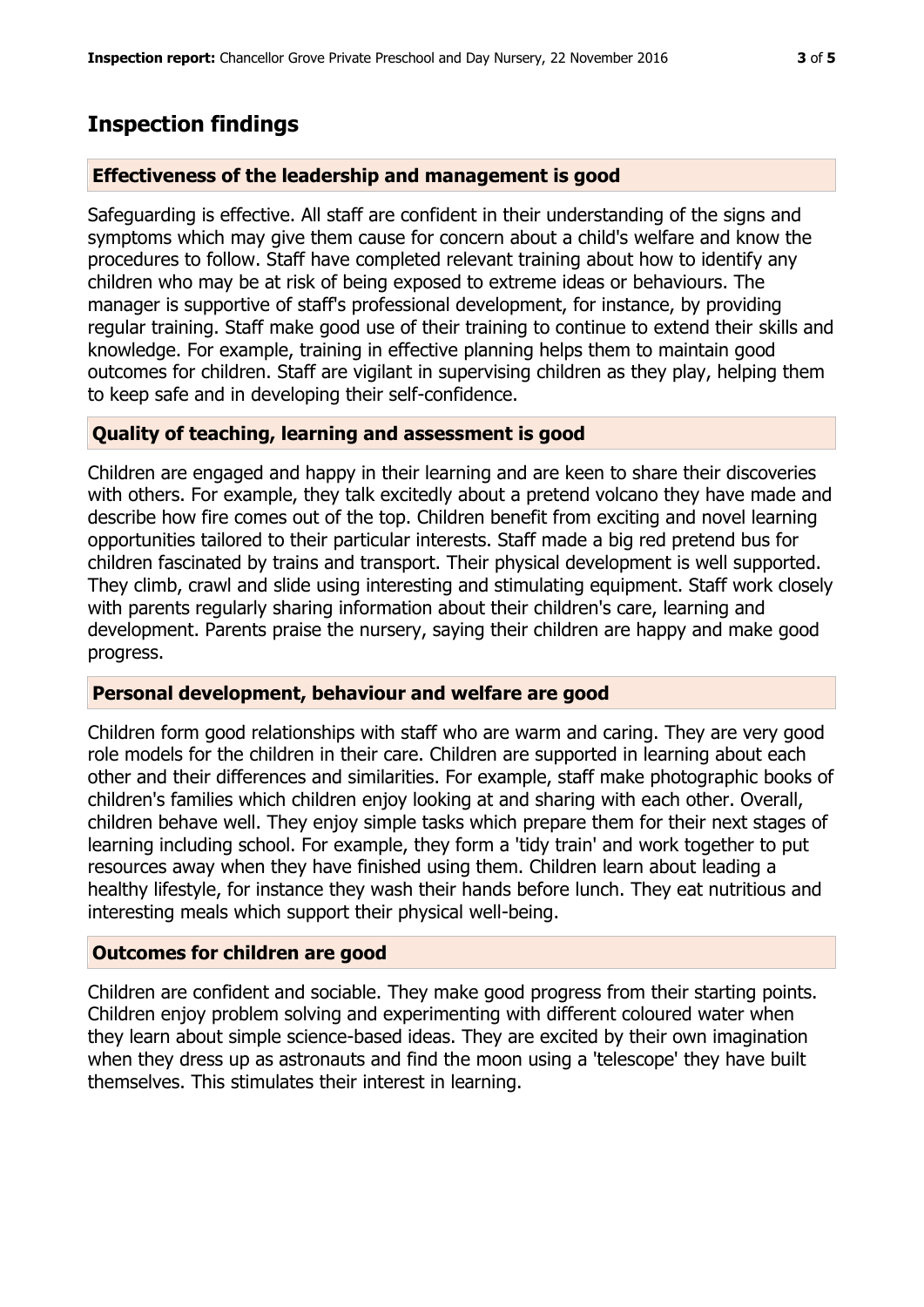# **Setting details**

| Unique reference number                             | EY286811                                                                             |  |
|-----------------------------------------------------|--------------------------------------------------------------------------------------|--|
| <b>Local authority</b>                              | Lambeth                                                                              |  |
| <b>Inspection number</b>                            | 1058806                                                                              |  |
| <b>Type of provision</b>                            | Full-time provision                                                                  |  |
| Day care type                                       | Childcare - Non-Domestic                                                             |  |
| <b>Registers</b>                                    | Early Years Register, Compulsory Childcare<br>Register, Voluntary Childcare Register |  |
| Age range of children                               | $0 - 4$                                                                              |  |
| <b>Total number of places</b>                       | 86                                                                                   |  |
| Number of children on roll                          | 26                                                                                   |  |
| Name of registered person                           | <b>Asquith Nurseries Limited</b>                                                     |  |
| <b>Registered person unique</b><br>reference number | RP900811                                                                             |  |
| <b>Date of previous inspection</b>                  | 24 October 2012                                                                      |  |
| <b>Telephone number</b>                             | 020 8761 6750                                                                        |  |

Chancellor Grove Private Preschool and Day Nursery registered in 2004. The nursery is open each weekday from 7.30am to 6.30pm, for 51 weeks per year. There are 14 staff, 12 of whom hold relevant early years qualifications from level 2 to level 6. One member of staff holds qualified teacher status.

This inspection was carried out by Ofsted under sections 49 and 50 of the Childcare Act 2006 on the quality and standards of provision that is registered on the Early Years Register. The registered person must ensure that this provision complies with the statutory framework for children's learning, development and care, known as the early years foundation stage.

Any complaints about the inspection or the report should be made following the procedures set out in the guidance 'Complaints procedure: raising concerns and making complaints about Ofsted', which is available from Ofsted's website: www.gov.uk/government/organisations/ofsted. If you would like Ofsted to send you a copy of the guidance, please telephone 0300 123 4234, or email enquiries@ofsted.gov.uk.